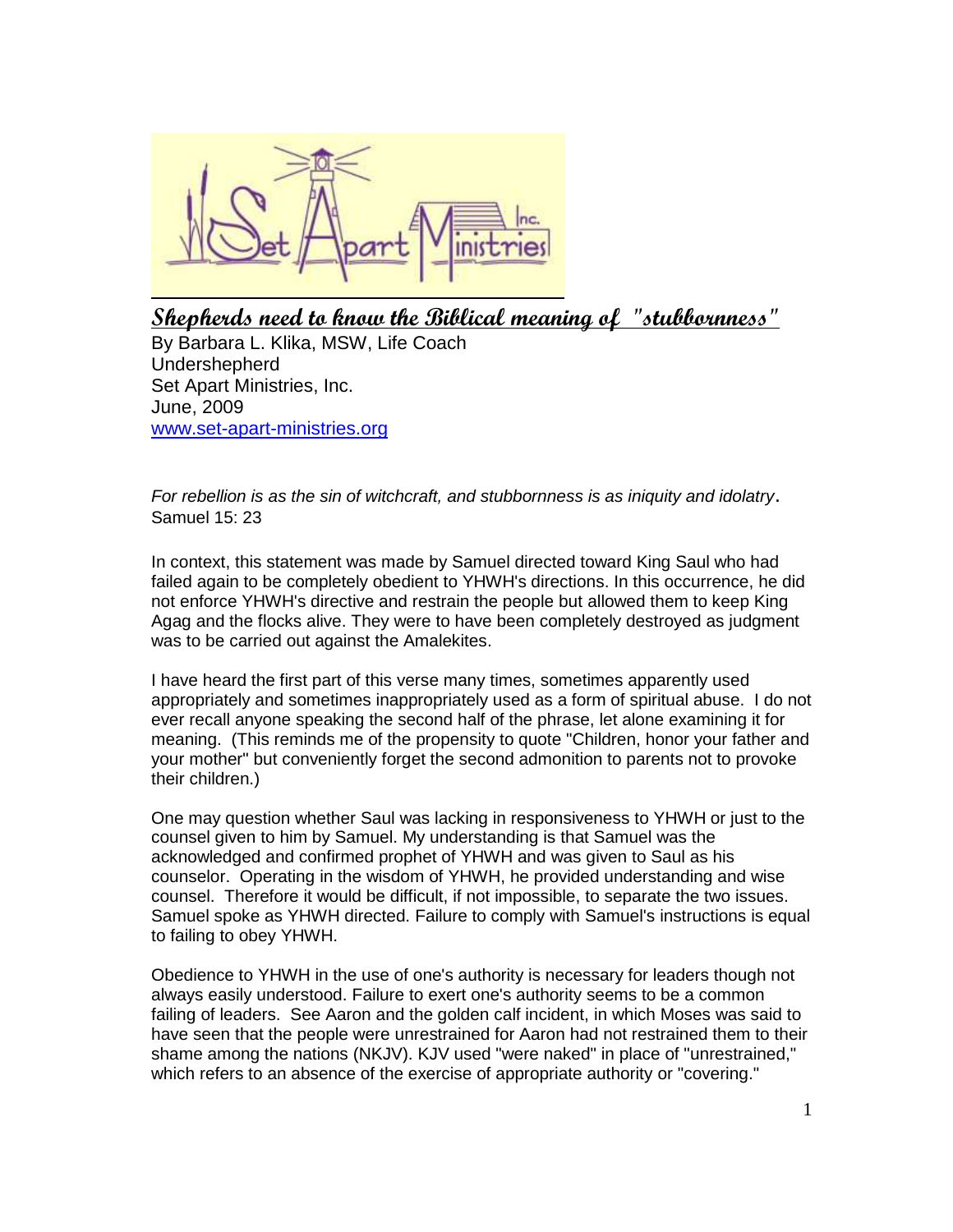There will be another article on this subject on our website soon. There is a related recurring theme in Judges as people quickly forgot the exhortations of YHWH-honoring leadership to their shame and destruction. Even in the account of Messiah's crucifixion we see that Pilate bowed to the will of the people despite knowing there was no guilt in the One being condemned. One could say these are "cycles of unrighteousness" as opposed to walking in the cycles of righteousness YHWH has provided.

However, as A.W. Tozer observed, the bird of truth as two wings. If failure to exert authority appropriately is one wing of this truth for shepherds then wielding that authority in an abusive manner is the other. The subject of abuse of authority is broad and, as it is all too common, a very important one to address. I have provided one article so far on that subject on our website entitled: "Spiritual Abuse: Leadership Authority and Accountability Patterns." The subject of conflict is also dealt with in our audio teaching entitled Drama Triangle for Messianic Communities which is also found on our website.

For the moment, I am most interested to delve into "stubbornness" with a few notes on iniquity and idolatry and it's implications for shepherds. As we enter times of increasing darkness and hardness of hearts it seems especially important that we become well versed in the tasks of shepherding the "sheople;" which includes correct understanding as to the heart motives for unpleasant or dangerous behavior. This has to do with being able to recognize the difference between genuine "wheat" and "tares;" and between "tares" and "wolves." This subject has been one of our discussions in our Leadership Teleconferences and has brought greater awareness of this need for discernment. Immaturity can at times look like viciousness and yet not really be intended as destructive though we believe destructive behavior needs to be addressed, the person held accountable and appropriate teaching/discipline provided. Some behaviors appear virtuous but are deadly from the heart. We call this duplicity and fully expect duplicitous behavior to increase in the months and years left to us before Messiah returns. When a situation arises that involves conflict, it is important for shepherds/leaders to cover the situation with prayer and then ask some very pointed questions of the individuals involved, rather than assume that they know the heart motives. This conversation should make matters somewhat more clear, giving some idea of what action to take, if any. Messianic communities have been decimated far too often when the correct understanding and action was not sought by their leaders.

Maturity or lack of it in leaders themselves is another important variable that we have dealt with elsewhere throughout our site and teachings. When we see how destructive conflict with immaturity among members of a community can be we also see how much greater that damage will be if the shepherd/leader is also immature.

What have we understood the word "stubborn" to mean in our culture today? Merriam-Webster Online dictionary defines it like this:

Function: *adjective* Etymology: Middle English *stibourne, stuborn* Date: 14th century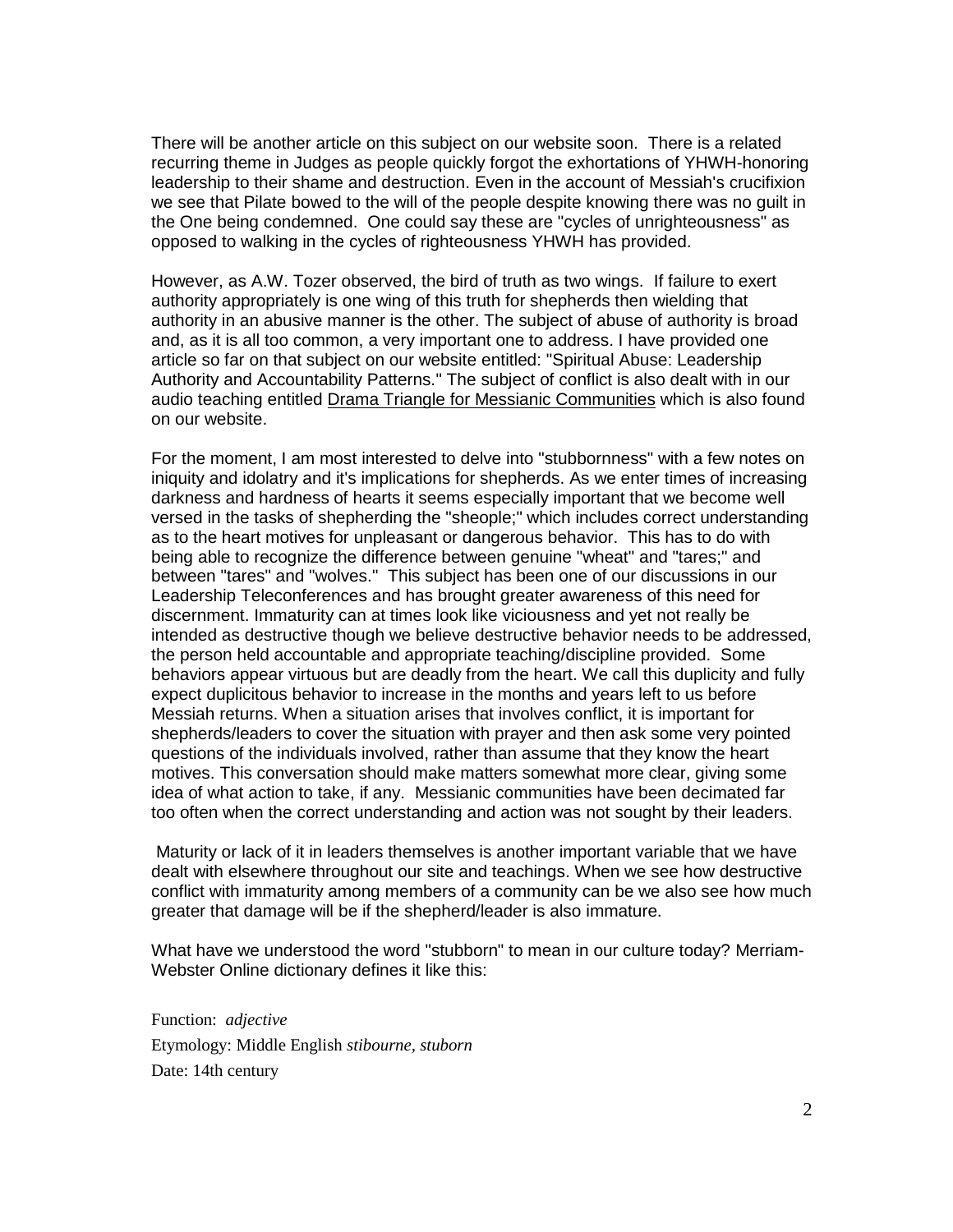**1 a** (1)**:** unreasonably or perversely unyielding **: [MULISH](http://www.merriam-webster.com/dictionary/mulish)** (2)**:** justifiably unyielding **: [RESOLUTE](http://www.merriam-webster.com/dictionary/resolute) b:** suggestive or typical of a strong stubborn nature <a *stubborn* jaw>2**:** performed or carried on in an unyielding, obstinate, or persistent manner <*stubborn* effort>3**:** difficult to handle, manage, or treat <a *stubborn* cold>4**: [LASTING](http://www.merriam-webster.com/dictionary/lasting)** <*stubborn* facts><sup>1</sup>

I would agree that my understanding has also been that a stubborn person is one who is unyielding, digging their heels in, and refusing to receive any kind of exhortation or direction. It has appeared to me to be an individual matter, an issue of character perhaps, but its direct affects were thought to be pertaining only to that person. Perhaps we have all seen our share of stubborn people and are quick to sigh that this is just their personality or style; or maybe there is just a "personality conflict" between the person and the leader. It seems virtuous to many people that a leader might assume part of the "blame" for difficult people such as this, and less than virtuous if they dare to stand firm in the need for correction. Experience of abuse of authority has made many people skittish and suspicious of those who act in genuine YHWH honoring authority. It can all too easily set up conflict among groups, such as we have described in our CD on The Drama Triangle for Messianic Communities, as people find themselves drawn into an apparent battle for control. This is certainly difficult enough to deal with well yet there is much more under the surface.

The first step toward a Biblical understanding of this word "stubbornness" and the message we should be receiving through Samuel's words is to locate the Strong's number and definition. It is #6484, transliterated as "*patsa*r", which is from a primitive root meaning "to peck at," or figuratively, "stun or dull—press, urge, stubbornness." My first surprise was that it seems to be describing the behavior of "stubbornness" in the context of what one person *does to* another, not just the internal experience described above.

I was unable to locate this specific word in Vine's Dictionary nor did I find it in the Etymological Dictionary of Biblical Hebrew by Clark. It was not listed in the dictionary compiled by Jeff A. Benner though I did find it in Benner's Ancient Hebrew Lexicon of the Bible.<sup>2</sup> This lexicon provides cross references from the Strongs number to the numbering system used in Benner's lexicon.

1200 words

<sup>&</sup>lt;sup>1</sup> Merriam-Webster Online Dictionary, [http://www.merriam-webster.com/dictionary/stubborn,](http://www.merriam-webster.com/dictionary/stubborn) May 13, 2009.

<sup>&</sup>lt;sup>2</sup> Ancient Hebrew Lexicon of the Bible: Benner, Jeff A.: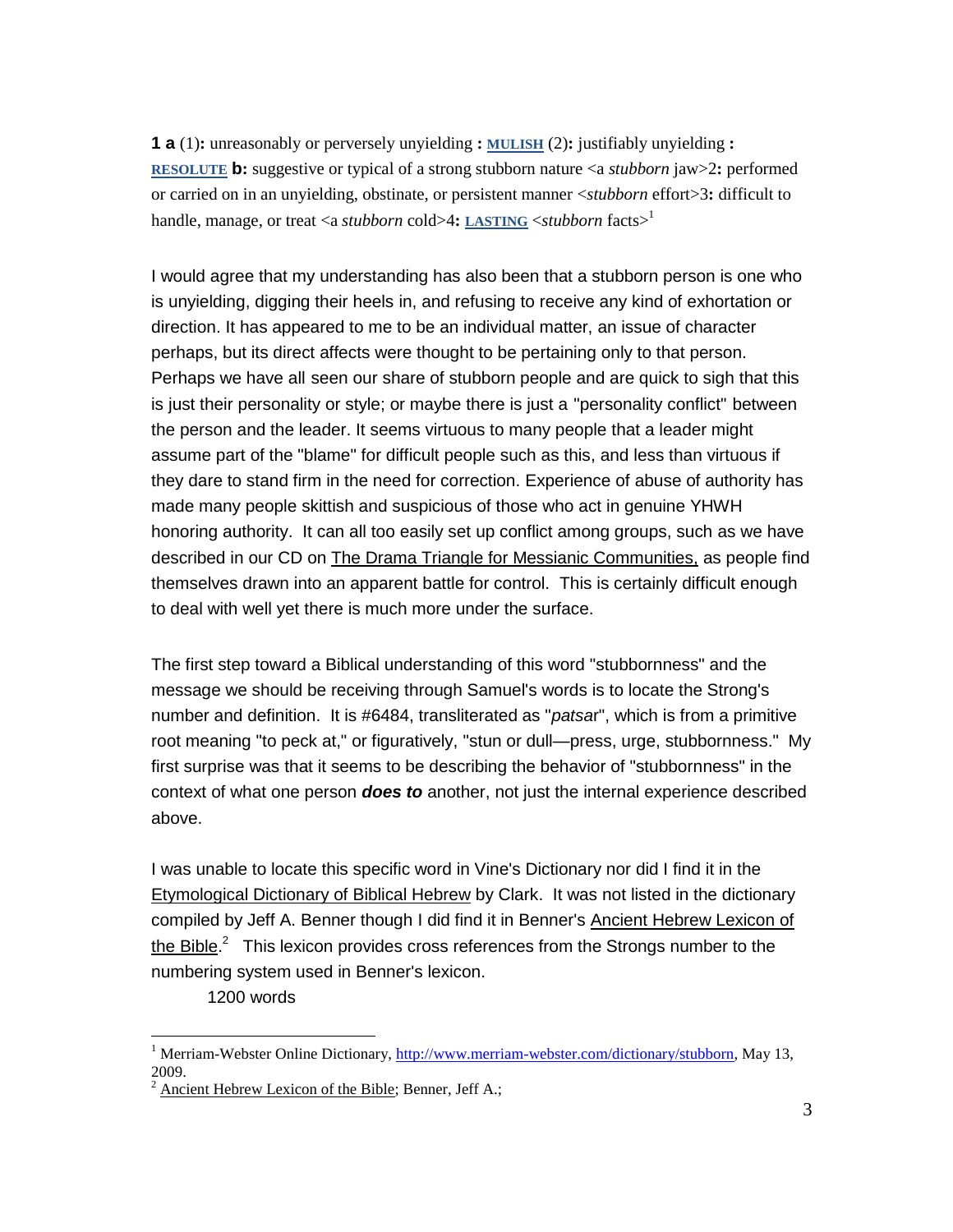As the word is taken back to its ancient meaning, exploration of the meaning of each of the consonants involved provides more light. This way of study goes back to the pictographic meaning and origin of each letter of the modern *Alefbet*, each of which tell a story in themselves. For "*patsar*", they are a *pey*, a *tsade* and a *resch* and a general understanding of their meaning as a root word is "sharpening of a metal tool by pressing or moving a file or stone over the point." As a verb, it is said "to push or urge another into action." Once again, the image is that of an *action directed toward another.* I can well imagine the metal tool being acted upon and changed would call this action stubborn in this context. (There is a positive connotation for the image of sharpening metal in the well known Proverb 27: 17 "Iron sharpeneth iron as a man sharpeneth the countenance of his friend." KJV These are different root words and merit a companion study to hold in counterpoint with this study on "stubbornness," hopefully to be completed soon.)

Benner indicated two related words, numbered as 1342 B and 1435 A (f) These can be called "sister" words in Hebrew when they share consonants, and apparently, the *samech* and the *tsade* have a similar origin, thus making a connection with two of the three consonants of the basic root, transliterated as *patsar*. These sister words help develop the full meaning as we learn line upon line, precept upon precept.

1342 B sar, has a two letter root, a *samech* and *resch,* and this word would carry two connotations: 1) Rule: to make others turn in the direction of the ruler and 2) Turn: to turn away from the correct path toward another direction.

1435 A qsh meaning "stalk," has the pictographic meaning of the sun at the horizon and gathering of the light along with the idea of teeth and pressure. Summarized, "bring together and pressed," which is said to refer to the grain stalks being harvested and brought together and bundled or pressed together with a cord. It can also be connected with the idea of "stubble" which would refer to the "stiff part of the stalk that remains in the ground," or " the stiffness of a branch for making bows or arrows." Taken together it certainly does give a picture of what YHWH called a "stiff necked people" doesn't it? But now our understanding has broadened to comprehend that it is more than just personal behavior; it also represents the stubbornness as impacting others and the direction they take as well.

Brad Scott of [www.wildbranch.org](http://www.wildbranch.org/) has described another way to develop the meaning of ancient Hebrew root words which incorporates all of the above meaning. He further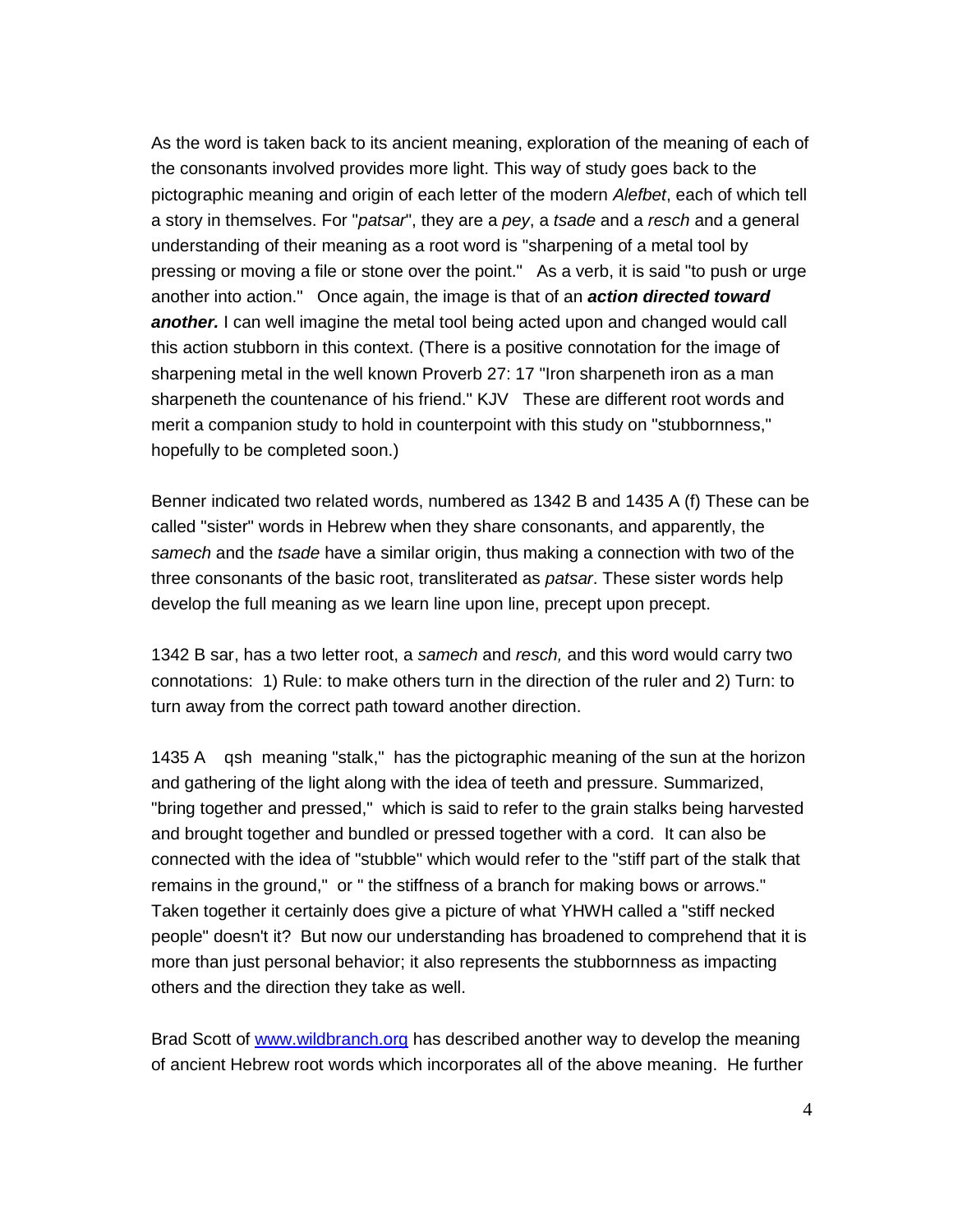notes that the first and last consonants will pictographically indicate the outside appearance of the concept while the inside consonants will depict the heart or the hidden aspect of the word. In this method of understanding, the *pey* and the *resh* would indicate the outward appearance or behavior. The *pey* indicates several possible pictures, among them, "edges," "sharp," "blowing," "speaking" as the lips are the edges of the mouth. "*Resh"* refers to the head as in a ruler, or being raised up to see or speak. It can have a connotation of prideful "raising up." So taken together, the outside consonants of *patsar* /stubbornness could be said to indicate one that raises up his head to speak pride fully. This could be a positive for a ruler in the sense of having self-confidence/pride but there is also a hint of the destructiveness of self-sufficency/ pride.

Going to the inner consonant, *tsade*, will indicate the heart of the outward appearance. *Tsade* carries the connotation of the hunter, lying in wait alongside the path, stalking to catch his prey unawares. If there was any doubt as to the motivation for the raising of the head to speak being positive or negative, it would appear to me that this inner pictograph confirms the deceit and duplicity of one who speaks up to rule with the inner desire to redirect people away from the correct path. $3$ 

With this picture in mind, "stubbornness" doesn't sound like something to be tolerated with a sigh and a shrug of the shoulders. Shepherds, arise! Increase your discernment and vigilance to guard the sheep! Danger comes not only from outside but at times from those inside your group as well.

In this quote from Samuel, we find that he equated stubbornness with both "iniquity" and "idolatry." When we thought of stubbornness as a personal matter or characteristic, I don't think it was clear exactly how this could be so, though at the least, being stubborn and refusing to accept counsel could indeed be rebelliousness toward the one offering the counsel. Like Saul and Samuel, if that one is speaking as from YHWH, then the rejection is not likely to be only directed toward the counselor, but to the counselor's Counselor as well!

In this verse, "iniquity" has the Strongs #205, which is transliterated from the Hebrew as "*awen*" and according to the Lexical Aid provided in Zodhiates' The Word Study Bible, this word can also be #206 and translated as "idolatry," though in this verse "idolatry" is Strongs # 8655. The Lexical Aid has much to say on this word and its

 $3$  Ancient Hebrew Lexicon of the Bible: Benner, Jeff A.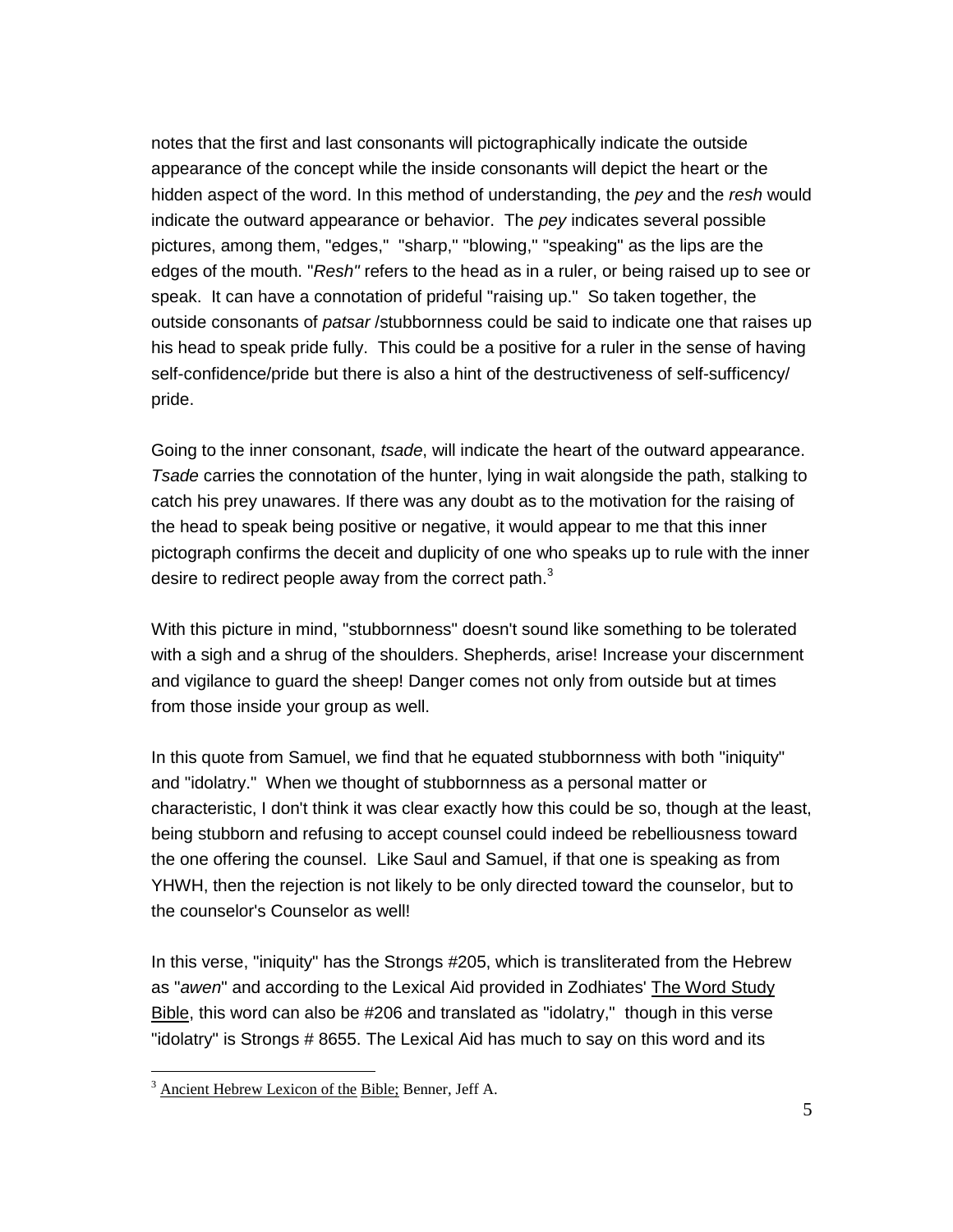relatives. It is noted to be the major Hebrew word used for "sin" among the many listed. It says that the focus is "on planning and expression of deception;" and that there are two relevant descriptions: "1) trouble which moves onward to wickedness" and "2) emptiness which results in idolatry." <sup>4</sup>

Vine's definition for sin, including "*awen,*" is very lengthy as well. Descriptions that seemed prominent and relevant include "painful burden/difficulty that the offender caused for self or others" and "absence of all true worth." "Iniquity" is equated with lawlessness and a "perversion of life" and "twisted."<sup>5</sup>

"Idolatry" in this verse is listed as Strongs #8655, which can be transliterated as "*teraphim*". It is the plural form of #7495 which is "r*apha*" which is generally translated as "healer." In this case, "*teraphim*" is said to be "a healer, a family idol, images." The primitive root, "rapha" is "to mend by stitching, i.e. figuratively to cure, to cause to heal; physician, repair." There is no connotation of source, good or bad, of that healing in "*rapha*" but there is the indication of a source other than YHWH in "*teraphim*." (Remember that such "*teraphim*" are what Rachel hid from her father and in effect, died for doing so?) Interestingly, it is related to #7508 *Rephidim*, which is "a place in the desert" and the plural of the masculine form of "r*apha*." A connection is also noted to 7507, "*refedah*," which means a railing. (Well, a railing is a safety precaution that is prescribed by Torah so it could be a preventive source of healing.)

Adding to the picture of stubbornness being an action toward another person that has duplicity and deceit involved toward changing the other's direction we now add concepts of willful sin and defiance as in the planning and expression of deception. It seems to involve a desire for healing as Samuel paired these concepts though little concern as to the *source* of that healing. No wonder Saul had no problem contacting the medium at Endor! That discussion would include further exploration of the terms "witchcraft" and "rebellion," which is for another time.

If the *person/sheep* exhibiting such stubbornness is not held accountable we can see now how much harm can come forth. How much worse for Saul as a *leader/shepherd,* to demonstrate stubbornness as his example would be followed by many. That would still be true today! A leader/shepherd needs to speak into the lives of those they lead in order to lead well. It would be best if their attitude was a positive, YHWH-honoring one,

<sup>4</sup> Zhodiates The Word Study Bible

<sup>5</sup> Vine's Bible Dictionary pages 230-231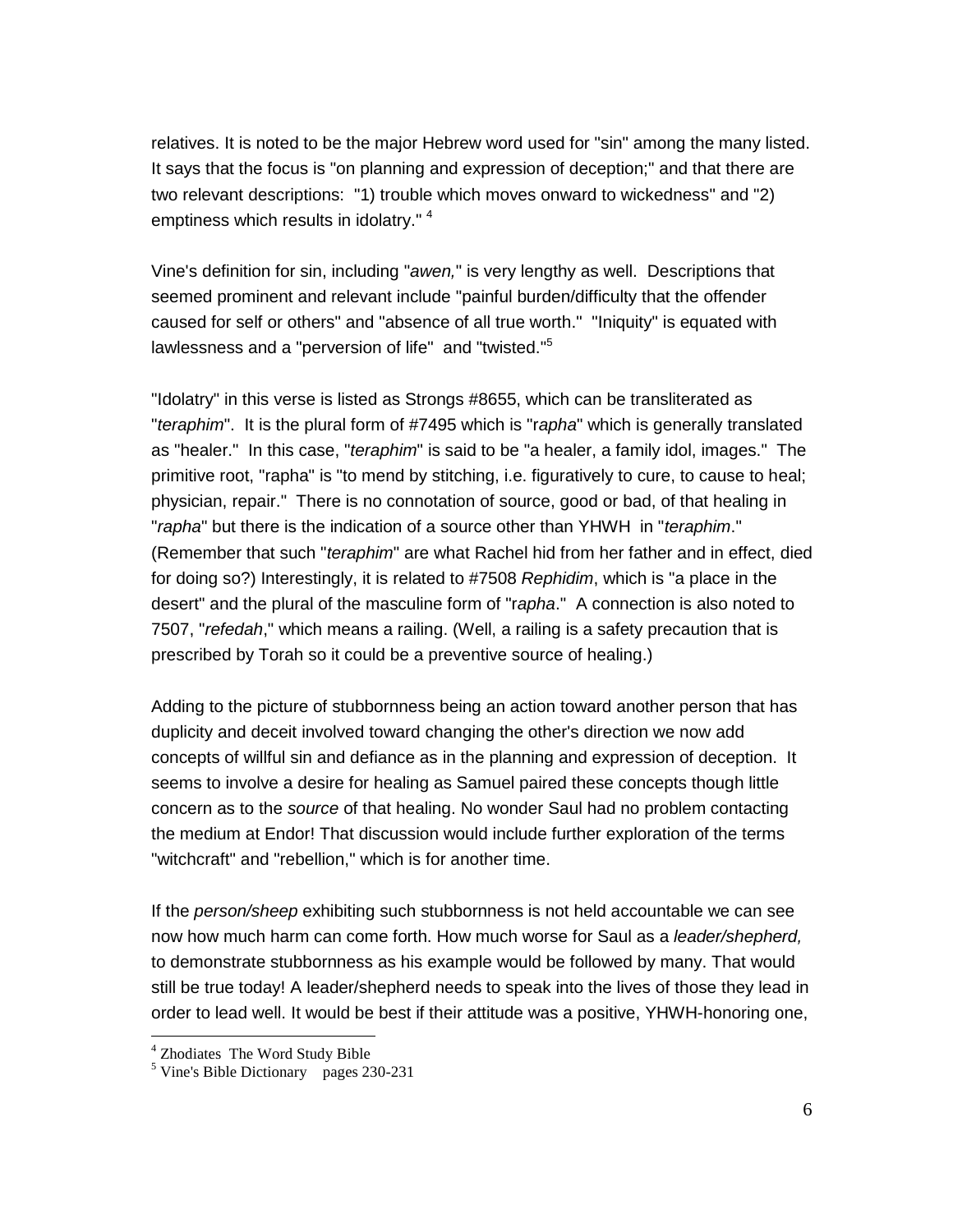rather than the "stubborn" bent that Saul had. Proverbs 17:15 and Exodus 23: 7 address the behavior of "justifying the wicked" as a "heinous crime," and Vine's conclusion bears note: "Sin is a path, a lifestyle or act deviating from that which God has marked out." <sup>6</sup>

A stubborn person, in the Biblical sense, is one that raises up and speaks with deceitful motives to attempt to turn people to another direction, path. If leaders remain ignorant of this heart motive and complacent toward that stubbornness could they not also in a sense be justifying the wicked? Far be it from those who serve YHWH to want to fail in such a manner! The key question is that of discernment and the ability to rightly judge. Yet who can know the heart of another?

What then are shepherds/leaders to do as they walk out their responsibility for discernment and judgment for their people? Perhaps Solomon was paying attention to similar concerns in his father's life. (1 Kings 3: 4-15) When YHWH appeared to him in a dream after Solomon had become King, and gave Solomon permission to ask of Him whatever he wanted, Solomon's response included this request: " *'Therefore give to Your servant an understanding heart to judge Your people, that I may discern between good and evil. For who is able to judge this great people of Yours?*'" (Further exploration of the outcome of this prayer will be found in another article.) This understanding heart was given to him along with wisdom, great wealth and honor as YHWH was pleased with his request. May we follow his example!

As we stand in these last days coming nearer to the time of Messiah's return, I confirm once again that we will have to deal with many unpleasant and dangerous things: hostility, hard hearts, coldness, tares, wolves, wounded and immature people, false teachings and teachers; false shepherds. In all of the deception to come His true shepherds will need to stay close to Messiah in order to hear His voice, to not be enticed off the path and to be able to rightly discern and judge His people, however stubbornness appears. By the prophet Isaiah, He has spoken that He will raise up judges as at the first. (Isaiah 1: 26) I strongly suspect that shepherds and judges will need to have much in common in order to lead the sheople on the correct path. May we echo King Solomon's prayer as we will stand before Him for our teachings and actions.

<sup>6</sup> Vines Bible Dictionary, page 232.